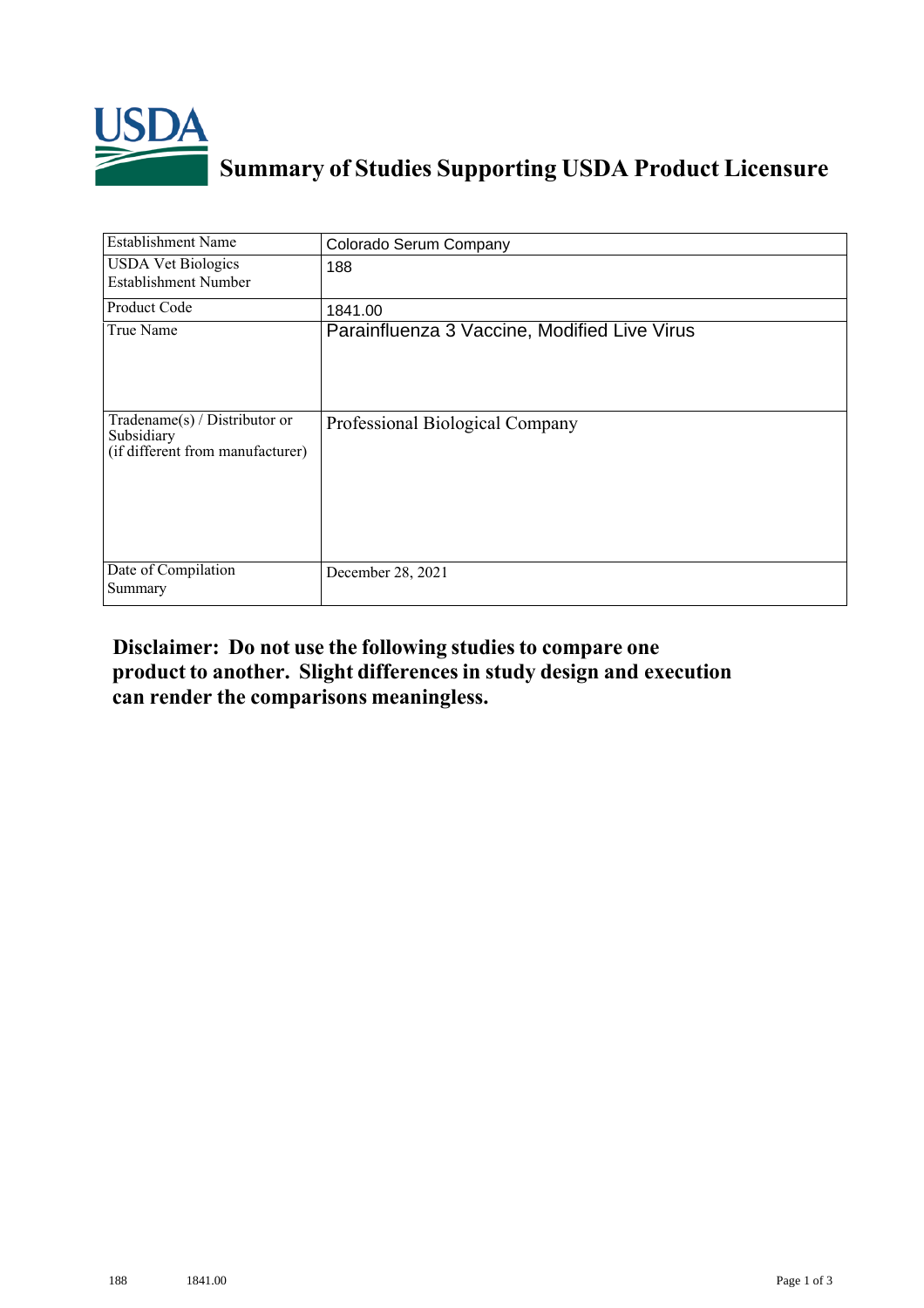| <b>Study Type</b>              | Efficacy                                                          |
|--------------------------------|-------------------------------------------------------------------|
| <b>Pertaining to</b>           | Bovine Parainfluenza 3 Virus                                      |
| <b>Study Purpose</b>           | To demonstrate efficacy against disease caused by Bovine          |
|                                | Parainfluenza 3 virus.                                            |
| <b>Product Administration</b>  |                                                                   |
| <b>Study Animals</b>           | Cattle                                                            |
| <b>Challenge Description</b>   |                                                                   |
| <b>Interval observed after</b> |                                                                   |
| challenge                      |                                                                   |
| <b>Results</b>                 | Study data were evaluated by USDA-APHIS prior to product          |
|                                | licensure and met regulatory standards for acceptance at the time |
|                                | of submission. No data are published because this study was       |
|                                | submitted to USDA-APHIS prior to January 1, 2007, and APHIS       |
|                                | only requires publication of data submitted after that date.      |
| <b>USDA Approval Date</b>      | May 15, 1970                                                      |